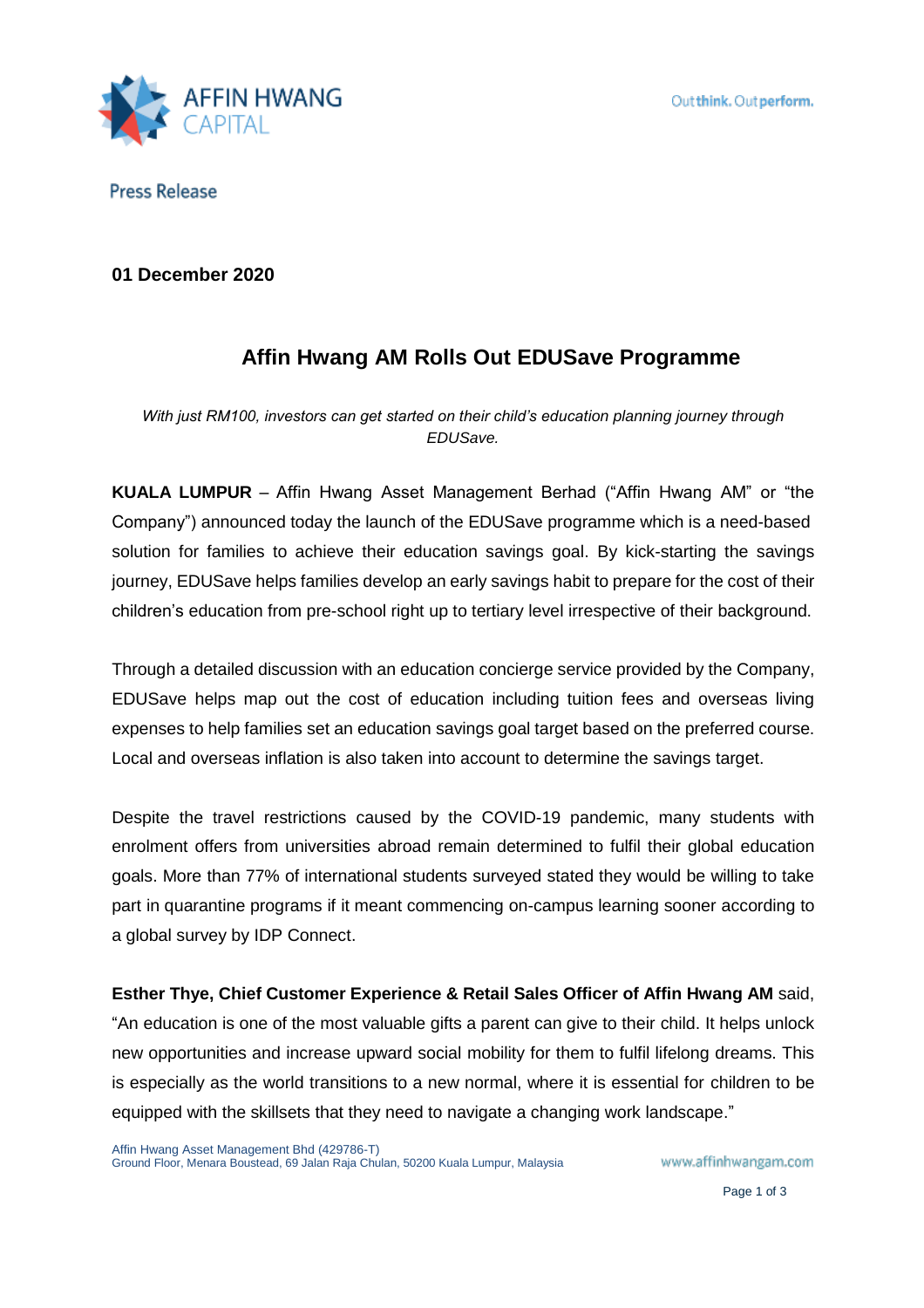

**Press Release** 

"With an early start and a systematic plan in place, parents could be much further ahead when it comes to planning for their children's education goals. As an added value proposition to the EDUSave programme, there is also insurance protection of up to RM200,000 when they enrol<sup>1</sup> ," Esther said.

Through EDUSave, parents can get started on their child's education planning journey with just RM100. The funds are then channelled into a diversified portfolio of collective investment schemes that will provide regular income and moderate capital growth through exposure in global markets. Investors who are keen to learn more about EDUSave can visit http://affinhwangam.com.

- End of Press Release –

## **For media enquiries, please contact:**

Lee Sheung Un | sheungun.lee@affinhwangam.com | +6017 296 3781

### **References**

1. Terms and conditions apply. Please refer to the Fund's Prospectus and Product Highlight Sheet for more information.

### **About Affin Hwang Asset Management Berhad**

Affin Hwang Asset Management Bhd ("Affin Hwang AM" or the "Company") was incorporated in Malaysia on 2 May 1997 under the Companies Act 1965 and began its operations under the name Hwang-DBS Unit Trust Berhad in 2001. In early 2014, the Company was acquired by the Affin Banking Group ("Affin") and hence, is now supported by a major home-grown financial services conglomerate. Affin has close to 40 years of experience in financial industry which focuses on commercial, Islamic and investment banking services, money broking, fund management and underwriting of life and general insurance business. Additionally, Affin Hwang AM is also 30% owned by Nikko Asset Management International Limited, a wholly owned subsidiary of Tokyo-based Nikko Asset Management Co. Ltd, a leading independent Asian investment management franchise. Its head office is located in Kuala Lumpur and has a total of 7 main sales offices located in Peninsular and East Malaysia. They are in Penang, Ipoh, Malacca, Johor Bahru, Kuching, Miri and Kota Kinabalu.

Affin Hwang AM's core business is providing fund management services to private clients, as well as to retail clients via its stable of unit trust funds and private retirement schemes. The Company offers wide range of unit trust products and investment solutions with underlying investments comprising conventional equities, balanced, bond, money market, capital guaranteed, capital protected, global, structured and feeder funds, as well as Shariah-compliant equity, Islamic money market instruments and Islamic fixed income funds. Affin Hwang AM's Shariah investment solutions are made available through its wholly owned subsidiary and Islamic investment arm, AIIMAN Asset Management Sdn. Bhd. ("AIIMAN"). Since its inception in 2001, Affin Hwang AM has achieved an exponential growth in its total assets under administration ("AUA"). As at 31 October 2020, the total AUA, comprising in-house unit trust funds as well as corporate and discretionary portfolios stood at approximately RM67.37 billion (combined AUA of Affin Hwang AM and AIIMAN).

Affin Hwang Asset Management Bhd (429786-T) Ground Floor, Menara Boustead, 69 Jalan Raja Chulan, 50200 Kuala Lumpur, Malaysia

www.affinhwangam.com